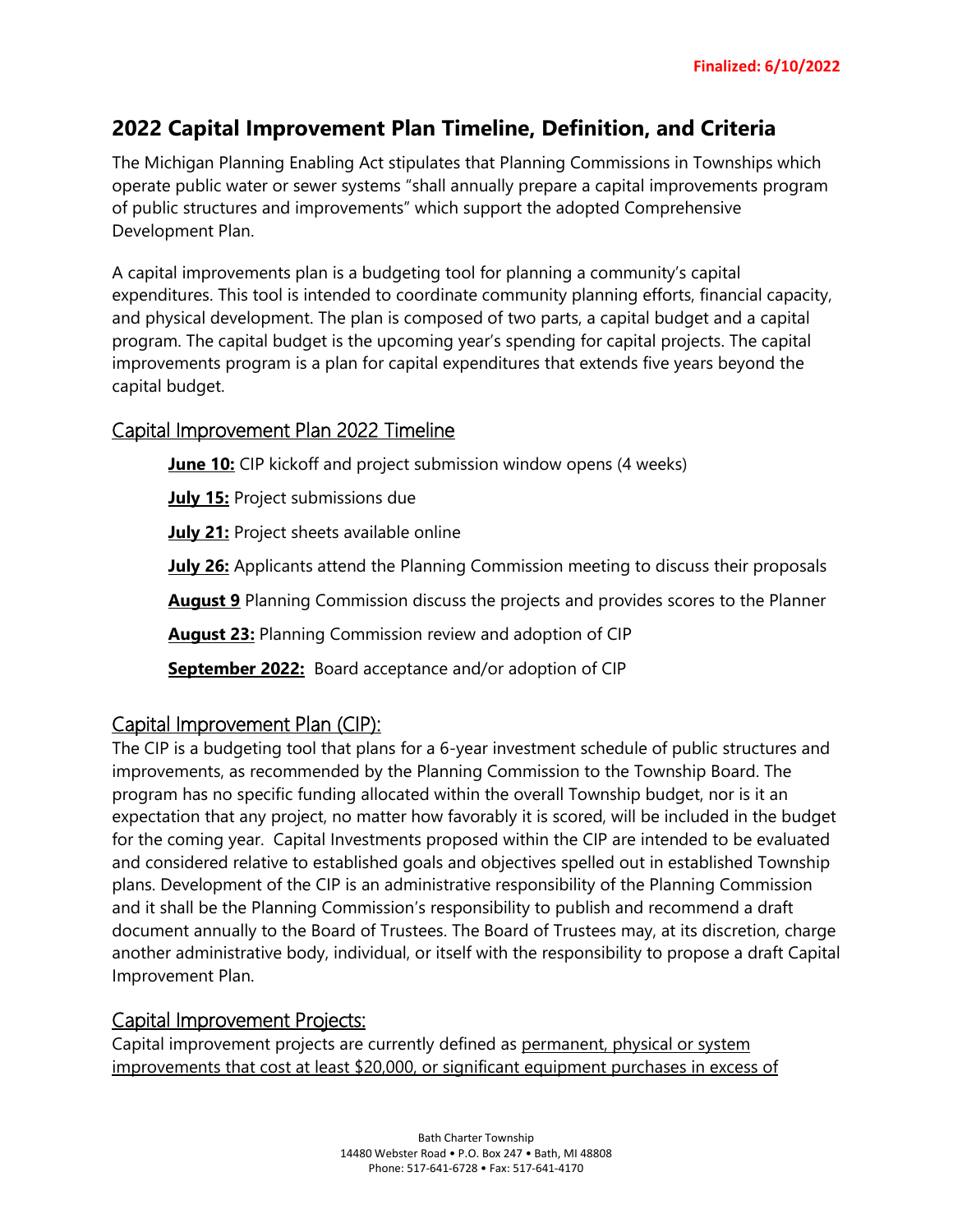\$20,000 and add value to the Township. Examples of capital improvement projects are parks, government facilities, roads, and sewers.

#### Typical projects considered include:

- Construction or large-scale rehabilitation of public structures
- Construction or large-scale rehabilitation of roads
- Construction or large-scale rehabilitation of sewers
- New equipment and machinery purchases in excess of \$20,000
- Construction of a new facility
- Significant remodeling or expansion of existing facilities
- Purchase or improvement of land
- Planning and engineering costs related to specific capital improvements

#### Projects which are generally not considered:

- Routine maintenance and repairs of equipment and machinery
- Routine maintenance of road and sewer systems
- Costs for programming not associated with a fixed asset
- Projects that already have established funding sources which are not accounted for, or those with more appropriate funding alternatives

## Planning Department Pre-Submission Meetings

If applicants have questions, they can schedule a time to discuss the submission in concept with the Township Planner. The Planner can assist with identifying challenges in the application prior to submission.

For more details or to schedule an appointment, contact Township Planner Miles Roblyer by email at [mroblyer@bathtownship.us](mailto:mroblyer@bathtownship.us) or by phone at (517) 641-5166.

#### Support from Township Department

The Planning Commission recognizes the importance of coordinated planning and budgeting practices. In order for projects to be included in the CIP, the project must have support from at least one township department.

#### Connection to Established Plans and Strategies

The Planning Commission recognizes the importance of coordinated planning and budgeting practices. In order for projects to be included in the CIP, the project shall be clearly referenced in established Township Plans.

An established Township plan may include:

- Comprehensive Land Use Plan
- 5-year Parks and Recreation Plan
- Non-Motorized Plan